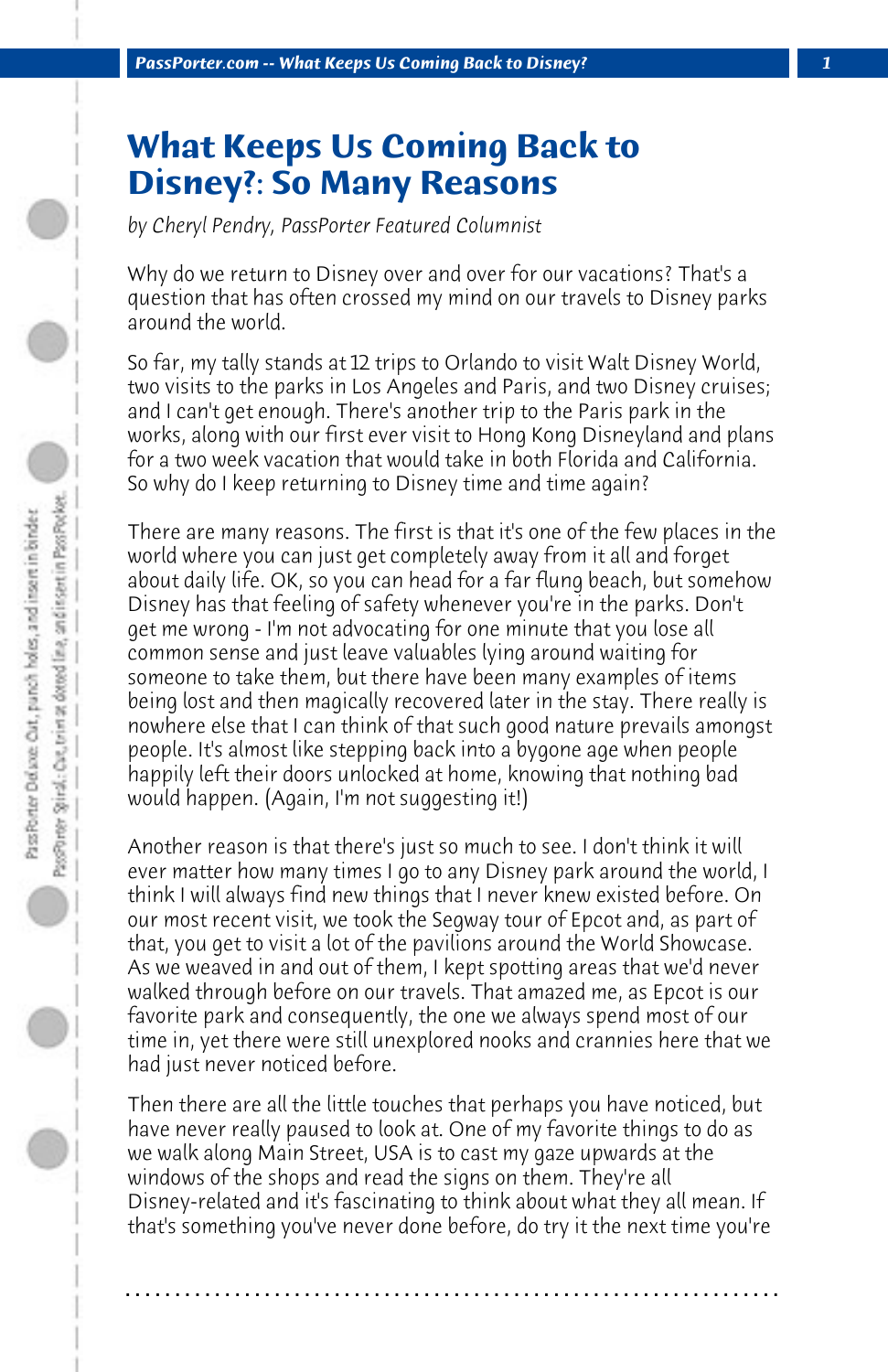there. One of the best touches at Disneyland in California was the light in one of the windows in the Main St. firehouse that's always burning. As I understand it, that's done in memory of Walt himself, and seeing that brought a tear to my eye.

Even waiting in line can bring enjoyment. Knowing that the big E-ticket rides attract huge crowds, the Imagineers have come up with so many wonderful things to admire as you stand and wait your turn. Some of my favorites include the lines for Expedition Everest, Tower of Terror and Test Track. Sometimes, just sometimes, it's worth waiting in line for a little while, just to have a chance to admire their handiwork and the thought that went into it.

Something else I love is that there's always some new restaurant or attraction to experience. I doubt there are many people who can claim to have been on every single attraction and enjoyed every single restaurant on any Disney property. I know I can't, although I've had a good go at doing both things. There's nothing more enjoyable than sampling a new restaurant and discovering that it's a hidden gem, although it does leave you wondering why it took you so long to make it there.

As for the attractions, I think we've now done the vast majority of the ones we can handle (the big coasters are well and truly out of our league!), but on every visit, there seems to be something new to enjoy at one of the Disney parks. Almost as soon as we leave, something else seems to open for business. Change and constant improvement is something else that definitely keeps us coming back. On our most recent trip, we were able to enjoy the Finding Nemo musical at Animal Kingdom and the Monsters Inc. Laugh Floor at the Magic Kingdom for the first time, and we were lucky enough to sample the improved Spaceship Earth at Epcot during its soft opening. Then there's a new parade and the new Toy Story Mania attraction at the newly renamed Disney's Hollywood Studios. So many new things to enjoy!

But perhaps the main thing that keeps us going back to Disney is the people there. The Cast Members are often what makes a vacation really special, from the server who does everything faultlessly at a restaurant, to someone on the Concierge desk at your hotel who spends a little extra time with the children in your party. Disney magic can be found everywhere in the people who work there, and it's always worth taking that little extra time to chat with Cast Members and find out more about them.

We were charmed by the girl from Chicago in Epcot, who took the time to explain to us where we should go and what we should see when we

**. . . . . . . . . . . . . . . . . . . . . . . . . . . . . . . . . . . . . . . . . . . . . . . . . . . . . . . . . . . . . . . . . .**